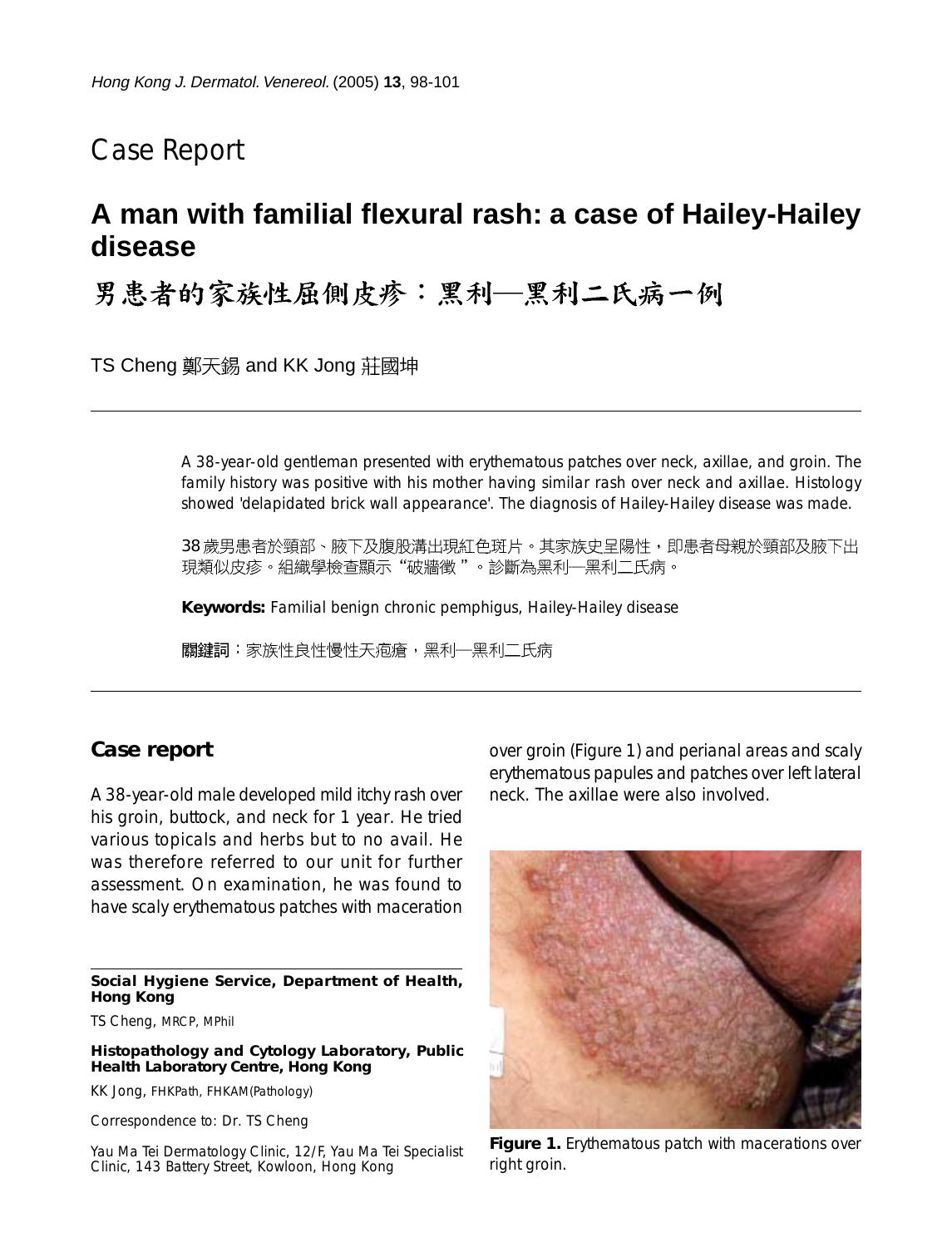A biopsy was done on the right thigh. The specimen revealed suprabasal separation of the epidermis due to acantholysis. The acantholytic keratinocytes had round, condensed cytoplasm, and loss of intercellular bridges were seen. In some areas, the acantholysis was incomplete and the cells retained some connections and cellular orientation, with 'dilapidated brick wall' appearance (Figure 2). Aggregates of dyskeratotic cells were found in the superficial portion of the skin. There was no evidence of acanthosis nigricans, Paget's disease or malignancy. The findings were compatible with Hailey-Hailey disease. It was later found that the mother of the patient also had similar rash over the neck and axillae. The patient was treated with topical Fucidin cream, potassium permanganate dressing and the condition was stable.

#### **Discussion**

Hailey-Hailey disease (HHD), also known as familial benign chronic pemphigus, is an uncommon genodermatosis. It is inherited in an autosomal dominant mode with variable penetrance. About 70% of the patients have a



**Figure 2.** The characteristic "dilapidated brick wall" appearance of the acantholysis (H&E Original magnification x 20).

definite family history. It favours the intertriginous areas, such as the neck, axillae, inframammary areas and groin. Initial lesions include flaccid vesicles on erythematous skin which rupture easily and give rise to macerated or crusted erosions. The lesions spread peripherally producing a circinate border with crusts and small vesicles. The lesions develop into chronic, moist, malodorous vegetations with painful fissures. They heal without scarring leaving postinflammatory hyperpigmentation. Pain may be noted in the intertriginous erosions and crusting. The lesions may be pruritic or burning. Sometimes, they may also be malodorous. The lesions may be induced by trauma, heat, sweating, UV light, and infections caused by scabies, bacteria, herpes virus, and yeasts. Periods of spontaneous remission with subsequent exacerbations are noted in this disease. Our case had macerated erythematous patches over the axillae, groin and neck. They were itchy at times.

The pathology of early lesions include lacunae formed by suprabasilar clefting with acantholytic cells either singly or in clumps lining the clefts and lying free within them. The lacunae progress to broad, acantholytic vesicles and bullae. Intercellular oedema leads to partial acantholysis and gives rise to areas with a 'delapidated brick wall' appearance. This characteristic appearance was also noted in our case. Acantholytic, dyskeratotic cells are found within the epidermis. Epidermal hyperplasia is commonly seen.<sup>1</sup>

Family linkage studies had already linked Hailey-Hailey disease to chromosome 3q21-q24. In 2000, Hu et al amplified DNA samples from affected patients from 51 unrelated kindreds of European descent and 10 of Japanese descent, all with typical clinical and histological findings, and identified 21 abnormalities. Of the abnormal sequences, a high frequency of prematurely truncated products through frameshifts or single base-pair substitution was found.<sup>2</sup>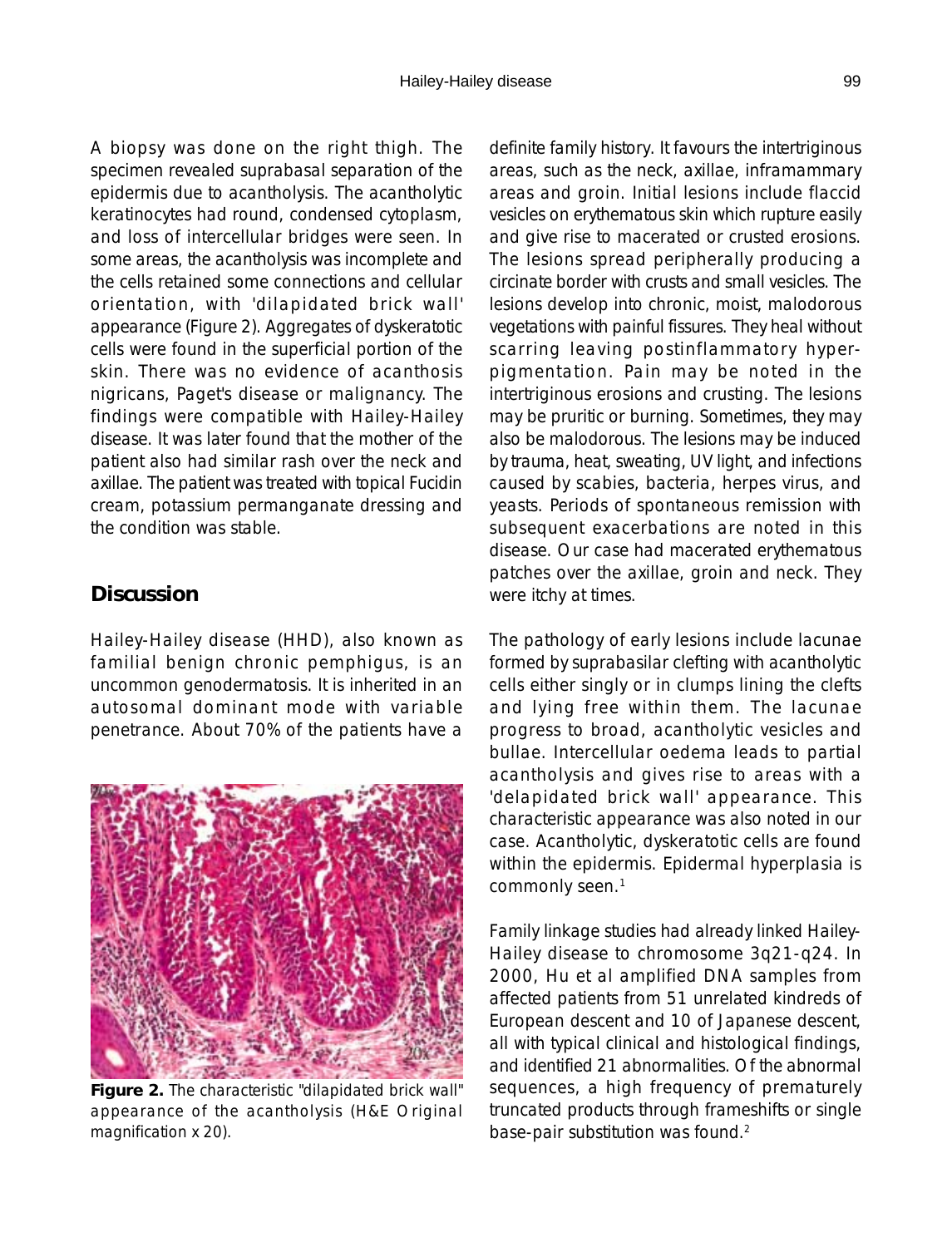ATP2C1 encodes the human secretory pathway Ca2+ Mn2+-ATPase protein 1 (SPCA1). This pump is found in the Golgi apparatus. It supplies the Golgi apparatus, and possibly other more distal components of the secretory pathway, with both  $Ca<sup>2+</sup>$  and Mn<sup>2+</sup>. Various mutations including missense, frameshift, splice site and nonsense mutations were found scattered throughout the coding regions of these genes. These mutations disrupt the functional domains of the encoded proteins in Hailey-Hailey disease. There is no clear correlation established between phenotype and genotype. Human keratinocytes rely mainly on SPCA1 pumps for loading the Golgi stores with Ca2+. This explains partially why mutations in Hailey-Hailey disease preferentially affect the skin.<sup>3</sup> Acantholysis in Hailey-Hailey disease is associated with varying degrees of dyskeratosis and papillomatosis as desmosome formation is critical for cell growth, cell differentiation and formation of the cornified cell envelope. A spectrum of ATP2C1 gene mutations was reported since the discovery that mutation of this gene led to Hailey-Hailey disease.4,5

The differential diagnoses of Hailey-Hailey disease included fungal infection, intertrigo, psoriasis, extramammary Paget's disease, acanthosis nigricans, pemphigus vegetans, and Darier's disease. However, in our case, there were no satellite pustules or active margin, fungal culture was negative and there was no response to antifungal, thus making fungal disease an unlikely possibility. In intertrigo, the lesions are usually not so well demarcated as those seen in this patient. In psoriasis, there are fewer macerations or erosions, less crusting, sharper borders, additional sites of involvement, and nail pitting. In extramammary Paget's disease, it is rare to have simultaneous symmetrical involvement of several sites. In acanthosis nigricans, the lesions are warty, velvety, and hyperpigmented. In pemphigus vegetans, it might be possible to find mouth erosion. Darier's disease usually occurs in seborrhoeic area. Palmar pits and V-shaped

notches of nail plate and oral papules might be found.

In the management of HHD patients, general measures should not be neglected. These include wearing light weight clothes and treatment of infections if any.

It was reported that topical tacrolimus was found to be effective in HHD.<sup>6</sup> Partial clearing was seen in HHD after treatment with tacrolimus or cyclosporine. This might due not to immunologic mechanisms, but instead to these agents' ability to inhibit calcineurin. Cyclosporine-induced calcineurin inhibition induces tolerance to high extracellular Ca<sup>2+17</sup>

Previous reports have documented the efficacy of systemic calcitriol on HHD. The effect might be due to the inhibitory effect of calcitriol on T cells and on some inflammatory mediators. More recently, tacalcitol, another vitamin D3 derivative, was also found to be topically effective. It might affect the calcium gradient in differentiating keratinocytes and could regulate and preserve the desmosome assembly and integrity. The lesions cleared after twice daily application for one month and remission was continued to be noted at three months' observation.<sup>8</sup>

Reducing sweat in all intertriginous regions could effectively improve lesions of Hailey-Hailey disease. Botulinum toxin is a good treatment option for hyperhidrosis. It was found that patients with axillary Hailey-Hailey disease treated with botulinum toxin type A showed good response.<sup>9</sup> Other available topical modalities include topical antibiotics, topical steroids, and topical cyclosporine.

A relatively short-course treatment with oral erythromycin for three to four weeks induced a long-lasting remission for eight months. The clinical improvement might be due to the antiinflammatory properties inherent to its macrolide